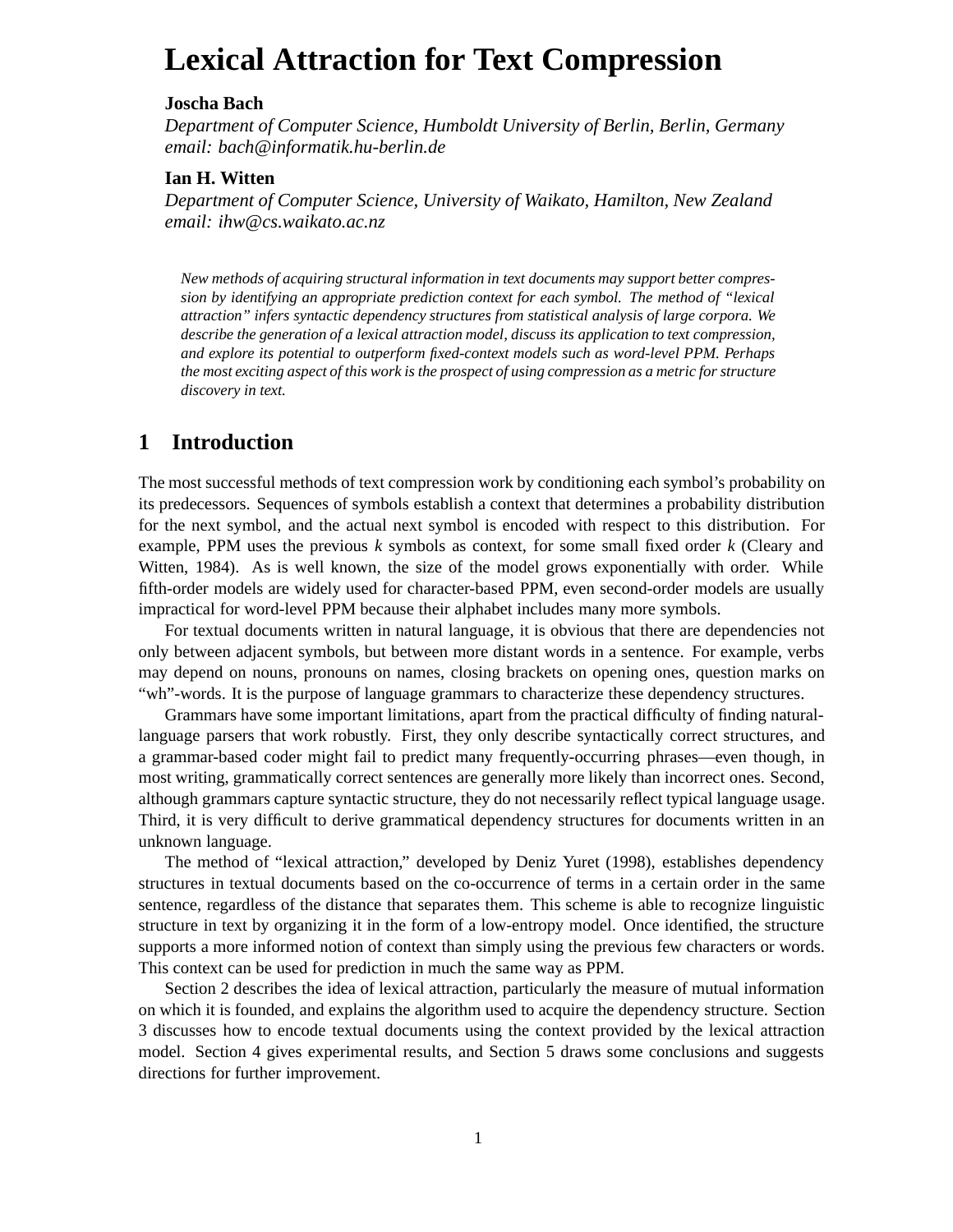

Figure 1: The lexical attraction model for an example sentence from the Jefferson corpus

# **2 Lexical attraction**

This work is based on "link grammars," a new formalism for natural language syntax in which sentences are parsed by connecting their words together with links, or arcs (Sleator and Temperley, 1991; Lafferty *et al*., 1992). Links may be labeled by grammatical structure relations (subject-verb and so on); we use an unsupervised learning approach and therefore do not use (or generate) these labels.

For example, Figure 1 shows the linkage produced by our system for the sentence *This would serve as an avenue of escape*. The first word, *this*, links to the main verb *serve* and object *escape*. The main verb is linked backward to the auxiliary *would*, and forward to *as*. *Escape* is linked backward to *of* (and ideally, *avenue* should have been linked back to *an*). *Escape* is also linked forward to the period that ends the sentence. Throughout this paper, tokens are words (they may include digits and non-punctuation printing characters as well as letters) or individual characters of punctuation (period, comma, semi-colon, colon, question mark, explanation mark, brackets, and quotation marks); all contiguous white space is mapped into a single space character.

Lexical attraction was developed in a recent Ph.D. thesis by Deniz Yuret (1998) as a particular, concrete, methodology for discovering these linguistic relations. Yuret suggests an unsupervised learning method for inferring dependency structures from a large corpus of natural language text. While his work is aimed at natural language understanding, link grammars may have other applications—such as compression modeling or topic extraction.

The *lexical attraction* of an ordered pair of words is the likelihood that they will appear (in that order) within a sentence. This can be estimated by counting the co-occurrences of word pairs. The resulting dependency structure defines an undirected graph with words as vertices and links between them as edges. The graph is chosen to maximize the lexical attraction between linked items. Graphs are constructed to be planar—links do not cross—and we capitalize upon this when creating them. Moreover, they are acyclic, which is a necessary condition for the structure to be acquired.

#### **2.1 Mutual information**

When a pair of words is encoded together rather than independently of each other, the coding gain is called *mutual information* and measures the lexical attraction between the words. The following example is taken from Yuret (1998).

In a certain corpus, the probability of the word *Ireland* is 0.0039% and it may therefore be encoded in 14.65 bits. The probability of the word *Northern* is 0.016%, or 12.60 bits. However, in 35.8% of all cases, the word *Northern* precedes *Ireland*. This preceding *Northern*, based on knowledge of the occurrence of the word *Ireland,* can be coded in as little as 1.48 bits, for a gain in mutual information of  $12.60 - 1.48 = 11.12$  bits. Conversely, the probability of the word *Ireland* based on a previous occurrence of *Northern* is 8.5%, leading to an encoding in 3.53 bits and a gain of 11.12 bits. Note that the mutual information is the same irrespective of the direction of the prediction. (It does, of course, depend on the word order: the probability of *Northern* appearing *after* the word *Ireland* is entirely different.)

Given the co-occurrence counts, the mutual information gained by encoding words  $\frac{1}{3}$  and  $\frac{1}{3}$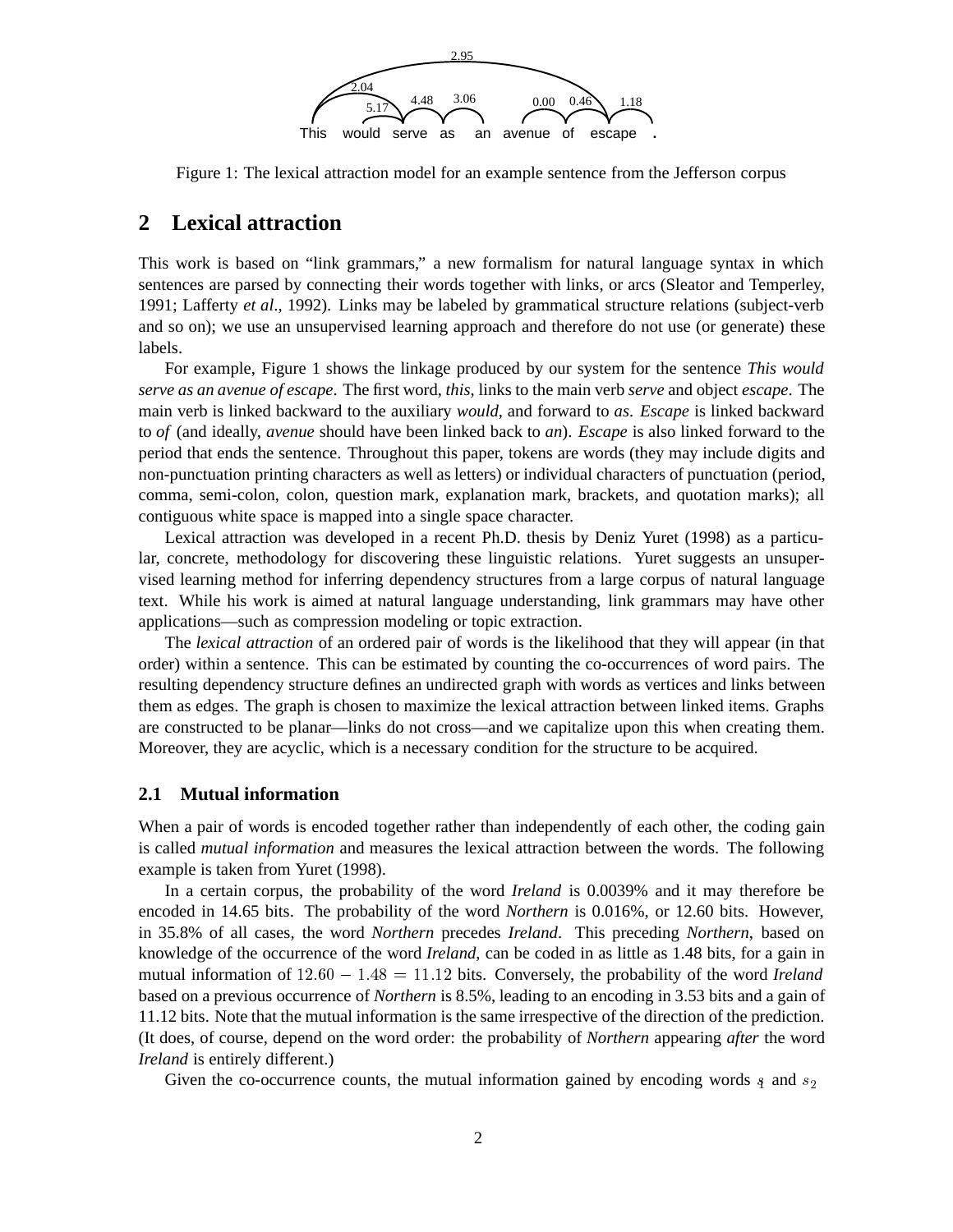together can be estimated as

$$
MI(s_1,s_2) = \log_2 \frac{Pr[(s_1,s_2)]}{Pr[(s_1,*)]Pr[(*,s_2)]} = \log_2 \frac{n(s_1,s_2)}{n(s_1,*)n(*,s_2)N}
$$

bits, where  $n(s_1, s_2)$  is the number of times the pair has been encountered, \* is a wildcard matching every term, and *N* is the total number of observations made. For practical purposes, the mutual information of a pair of words that has been encountered two times or less is taken as zero.

#### **2.2 Linking sentences**

The most likely linkage for a sentence can be found by generating all possible acyclic, planar graphs over it, and choosing the one with the greatest accumulated lexical attraction—that is, the total mutual information gain for all linked pairs of words. Unfortunately, the computational complexity of this method is  $O(n^5)$  for an *n*-word sentence. Yuret (1998) proposes an approximate algorithm with a complexity of  $O(n^2)$ :

- for each word, consider linking it to each previous word in the sentence in turn, starting with the preceding word;
- resolve conflicts created by cycles and crossing links by deleting the weakest link in question.

(In fact, he suggests accepting only links with positive mutual information, but we have not done this in our implementation because we seek a fully-linked structure.)

For example, when processing Figure 1 word by word, *would* is first linked to *this*. *Serve* is then linked to *this* and *would*; however, this creates a loop, so the weakest link (which happens to be *this– would*) is deleted. *As* is linked to *serve*, and then linking to *would* is attempted. As this would create a crossing link, and because the link between *this* and *serve* is stronger, the latter is retained instead. Linking *as* to *this* creates a cycle, and because all other links in the cycle are at least as strong, the new link cannot be established. And so the algorithm proceeds on down the sentence. The numbers shown on each link give the mutual attraction of the word pairs for this example sentence, calculated as described below.

This algorithm may leave some words disconnected when crossing links are broken, and as a final pass, every unlinked word is connected to its direct predecessor.

#### **2.3 Adaptive acquisition of mutual information**

The mutual information matrix for a corpus of text can be obtained by simply counting the cooccurrences of all pairs of words in each sentence,  $n(s_1, s_2)$ , and substituting into the formula above. Although this will produce good results in the (very) long run, for corpora of moderate size it gives noisy estimates of the probabilities. More reliable estimates can be obtained by making use of previously identified links, leading to an adaptive scheme which takes advantage of existing links to help create new ones (Yuret, 1998). As each sentence of the corpus is processed, its dependency structure is derived from the current set of probabilities. Then, counts are incremented only for certain word pairs in the sentence, namely (a) adjacent pairs of words, (b) linked pairs of words, and (c) the word pairs (*A*,*Y*) and (*X*,*B*) that occur in a sequence *XA* ... *BY* where *A* and *B* have already been connected. For example, in Figure 1 the counts associated with *this–would*, *this–serve*, and *this–as* will be incremented for reasons (a), (b) and (c) respectively.

An additional advantage of this counting scheme is that it generates much smaller models than the brute force version, because fewer different pairs are brought to the attention of the processor.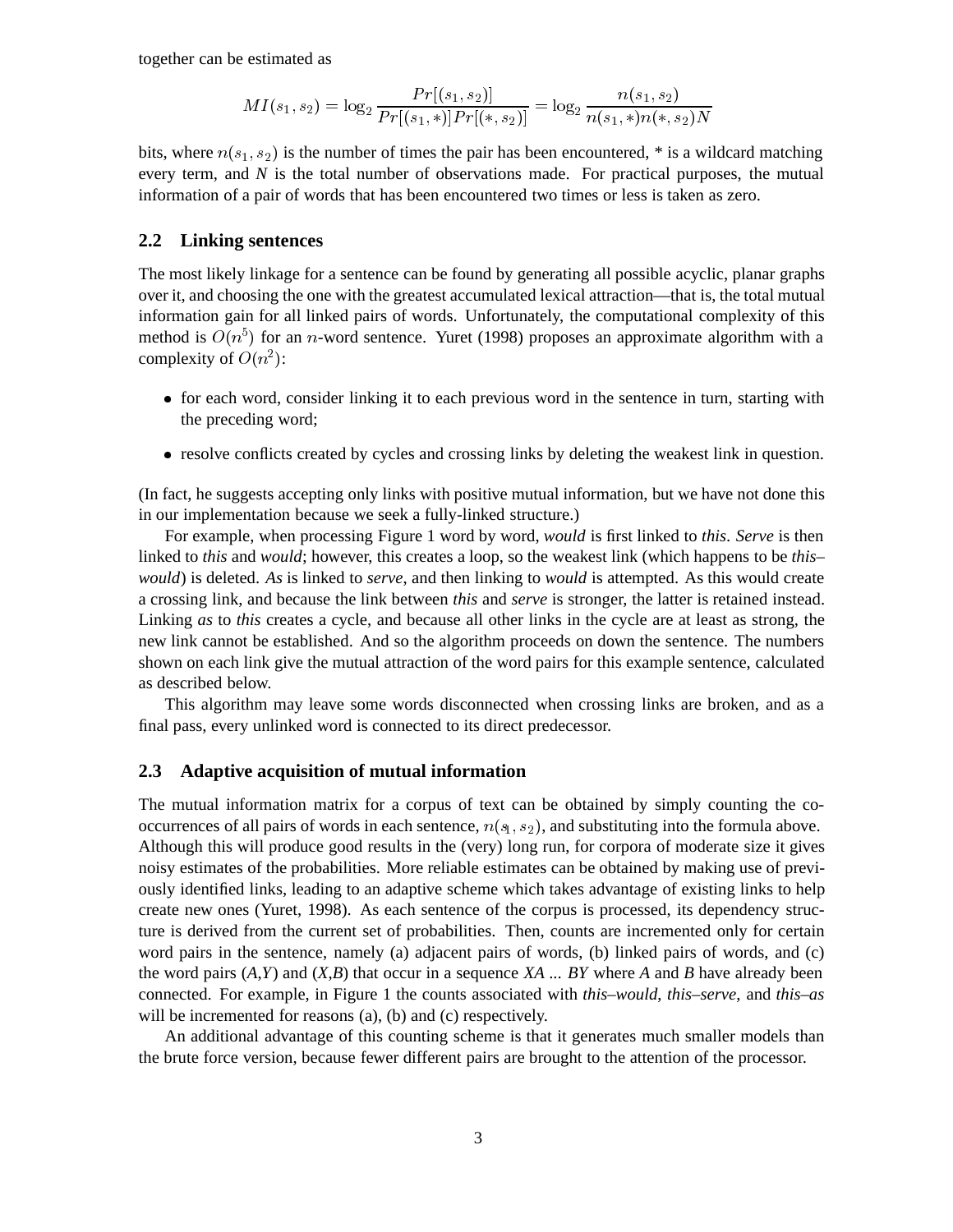#### **2.4 Results**

Yuret trained his algorithm his algorithm on a reasonably homogeneous corpus of 100 million words of *Associated Press* material. He hand-parsed an independent test set of 200 sentences, and applied the lexical attraction algorithm to them. Of the content-word pairs that were linked by hand-parsing, 87.5% showed positive lexical attraction, which gives an upper bound on what can be expected from this method. He also measured the quality of the dependency structure in terms of recall and precision, again for links between content-word pairs only. He found that 50% of content-word links in the human-parsed test set were made by the algorithm (recall); and 60% of content-word links established by the algorithm were present in the human-parsed version (precision). Furthermore, his results suggest average mutual information gains of up to 50% per link. It is expected that a smaller corpus, or a less homogeneous one, will yield weaker links, reducing both precision and recall.

Yuret mentioned examples of the number of bits saved by encoding words based on their links, and discussed an upper bound to the number of bits required to transmit the linkage structure. However, he did not build a compression scheme based on the lexical attraction idea, nor evaluate the linkage in terms of the amount of compression that can be achieved.

# **3 Encoding based on lexical attraction**

We have developed an encoding scheme that takes a series of linked sentences like that of Figure 1 and transmits them in the same manner as first-order word-level PPM. Of course, the decoder needs additional information to restore the graph structure, and thus establish the contexts for decompression. Unlike PPM, which performs only forward prediction, a lexical attraction coder also predicts backwards. (The situation becomes even more complicated with higher-order models, and we have not considered them.) Indeed, word-level PPM is a special case where links are made only between adjacent words.

### **3.1 Linking**

Links across sentence boundaries connect the last term of one sentence to the first term of the next. This makes sense (at least for western languages) because the former is a punctuation mark that terminates the sentence, while the latter is generally an upper-case word that is attracted to the beginning of sentences. Considering more than one sentence at a time might lead to some improvement, because more links would be established between nouns and related pronouns, opening and closing quotation marks, and so on.

In order to prime the lexical attraction linker, the whole document is processed in advance to acquire the co-occurrence counts, and again in a second pass to re-link the sentences. We have experimented with the use of multiple passes, so that counts in one pass are based on sentences linked using the statistics acquired in the previous one, but this does not yield any improvement over the one-pass adaptive method described earlier.

As already noted, pairs that occur twice or less are not considered to have significant lexical attraction, and so all terms that occur only once or twice are excluded from the statistics. This significantly reduces the size of the model, because in most corpora, about half the terms are *hapax legomena*.

The final output of the linking stage contains a triple for each word or item of punctuation in the text: the index of the term, the index of the previous term (the one that prediction is based on), and a flag indicating the relative order of these terms (that is, whether it is a forward or a backward prediction). Also, the graph structure of the document is recorded as described below.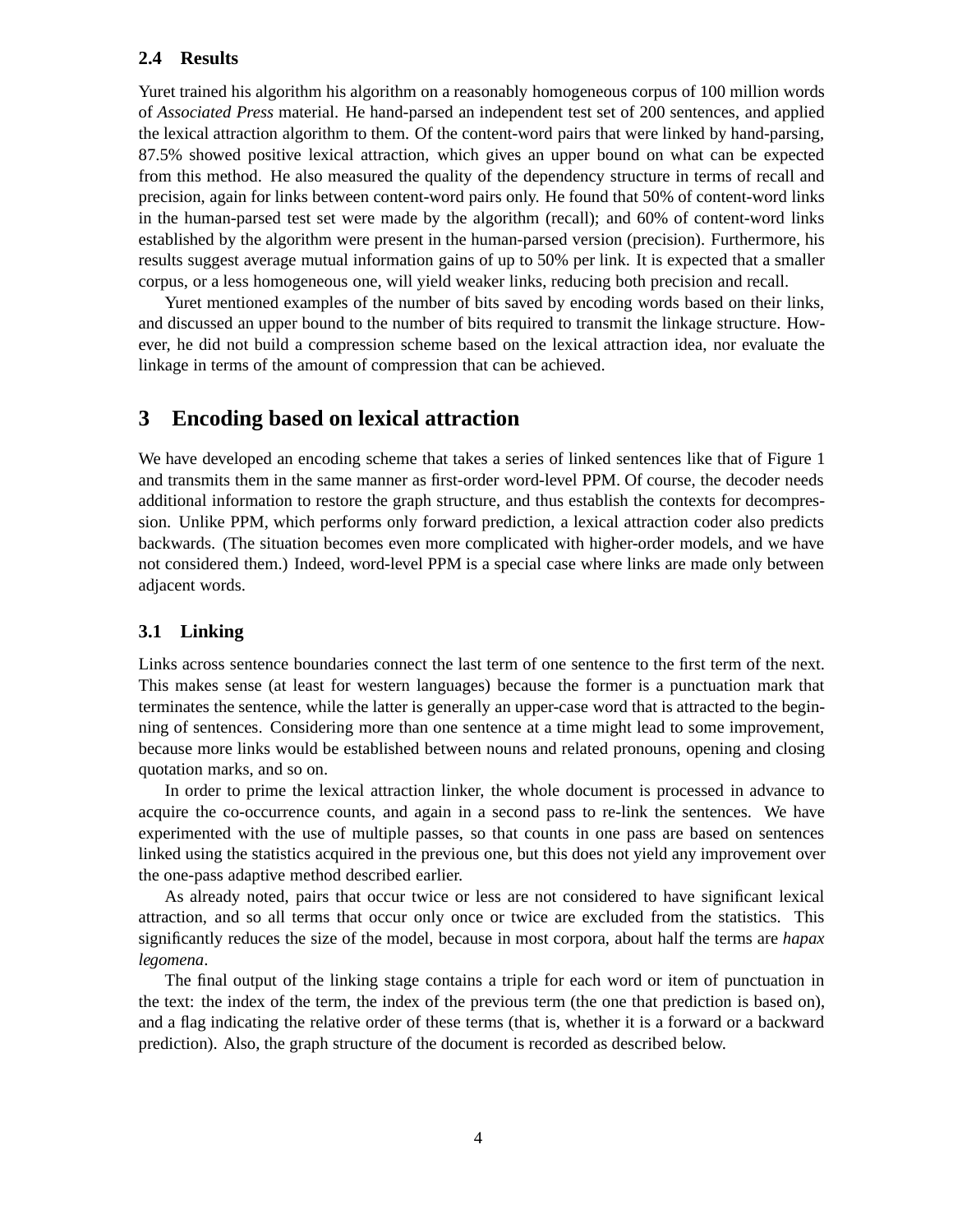#### **3.2 Adaptive encoding**

To avoid the overhead that would be introduced by the transmitting the complete model, the encoding stage utilizes an adaptive PPM-style method. For each term acting as a predictor, two probability distributions are maintained—one for forward and the other for backward predictions. These are based on previously encoded pairs. For each pair  $(p, q)$  of predicting and actual terms, the coder performs the following steps.

- When *p* acts as a predictor for the first time, *q* is encoded according to its zero-order probability (the number of times it appears in the document divided by the total word count).
- If *p* does not include *q* in its predictions, an escape symbol is sent, followed by the zero-order probability of *q*. The probability of the escape symbol is given by

$$
Pr[esc] = \frac{r}{n+r}
$$

where *n* words have been seen altogether in the context of the term  $p$ , and  $r$  of them are distinct.

• Otherwise, the probability of  $q$  is estimated as

$$
Pr[q] = \frac{f_q}{n}(1-Pr[esc])
$$

where  $f_q$  is the number of times that  $q$  has appeared in the context of  $p$ .

 Finally, the models are updated. If the current encoding is based on a forward prediction, the counts of  $f_q$  in the forward context of *p* and  $f_p$  in the backward context of *q* are incremented. Furthermore, the counts for the relevant *r* and *n* are incremented in both models. In the case of a backward prediction, the backward and forward roles are reversed.

This estimate for  $Pr[esc]$  implements the PPMC scheme (Moffat, 1990). We have tried PPMD (Howard and Vitter, 1992), but find that it yields no improvement.

#### **3.3 Encoding the links**

The baseline method of encoding the graph is to enumerate all planar dependency structures on a sentence of *n* words, and transmit the index of the actual graph. By counting the number of planar graphs, an upper bound of 2.75 bits per term can be derived for the information necessary to encode the graph (Yuret, 1998).

We reduce this figure by adopting the following strategy. Each sentence is viewed as a tree, the root being the first word encoded. (More precisely, the whole document is one large tree, because the last word of each sentence is linked to the first word of the next.) To represent the structure of this tree, it is sufficient to record the number of forward and backward links for each word (ignoring the link to the previous word). Once the link counts have been communicated, the words can be transmitted recursively, from left to right.

Figure 2a shows the link counts, and Figure 2b gives the transmission order for the sentence. The order is easily derived from the counts. The first word, *This*, is sent first. It has two forward links, the first of which, *serve*, is sent next. Before the second forward link (*escape*) is sent, however, the word *serve* is processed. It has one backward and one forward link. The former, *would*, is sent first. Its link counts are zero, so we unwind to continue the processing of *serve* by sending its forward link, *as*. This term has a backward count of zero and a forward count of one, so *an* is sent next. Since this has zero link counts, we unwind to continue the processing of *This* by sending the word *escape*.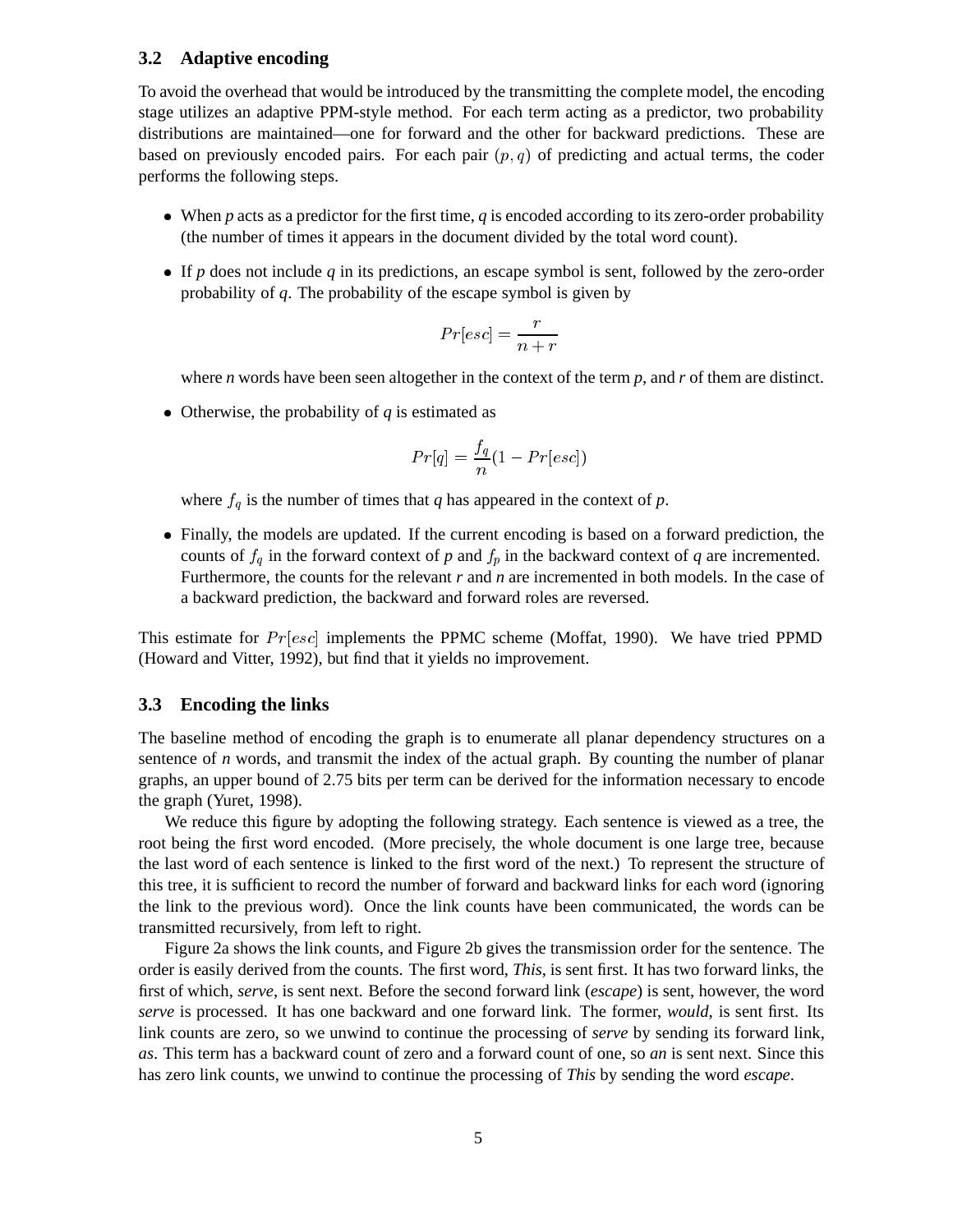

Figure 2: Encoding the link structure for the example sentence. (a) Successor and predecessor counts; (b) transmission order.

In order to transmit the link counts, each different pair of numbers for forward and backward links is treated as a single symbol, and the resulting sequence is compressed using PPMD. For the texts we have worked with, transmitting the graph structure in this way imposes an overhead of around 2.3 bits/term.

#### **3.4 Trading graph uniformity for mutual information**

The number of bits required by a lexical attraction compressor to encode text is the information necessary to transmit the dependency graph, plus the actual information content of the terms. Unfortunately, encoding the graph imposes significant overhead, and overall performance may be even worse than zero-order encoding—particularly on small corpora. The overhead can be artificially reduced by generating a link structure with greater uniformity. Of course, the price is paid for this is a reduction in effective mutual information.

The most frequent link combination consists of no backward links and one forward link—that is, a forward link from one term to the next, recording the standard reading order. The graph can be simplified to favor adjacent links by deleting links between non-adjacent terms if their mutual information gain is insignificant. We do this only in the second pass through the document, when the sentences are linked in final form, not in the first pass which accumulates the probability information.

In the extreme, when only links to adjacent terms are accepted, links reflect the natural word order and the coder's output is the same as first-order PPM. In this case, the overhead of transmitting the graph structure is negligible because only one count pair occurs, (0, 1). Then first-order PPM becomes a special case of (first-order) lexical attraction encoding.

## **4 Experimental results**

Since most words in English have low frequency counts, the acquisition of mutual information depends heavily on corpus size. Best results for a lexical attraction compressor are obtained using a homogeneous corpus of very large size. Unfortunately, such corpora are hard to come by. The largest one we could obtain is *Jefferson the Virginian* (Malone, 1948), which we have available as a 6.3 Mbyte ASCII file. Most experiments were undertaken on this. It contains a total of 1,238,973 words, which we segmented into 50,729 sentences using straightforward methods. Each punctuation mark was considered to be a term, and all terms are separated by a single space.

Encouraging results have been achieved with this corpus. However, further work with larger corpora is necessary to explore the limits of compression that are achievable using lexical attraction.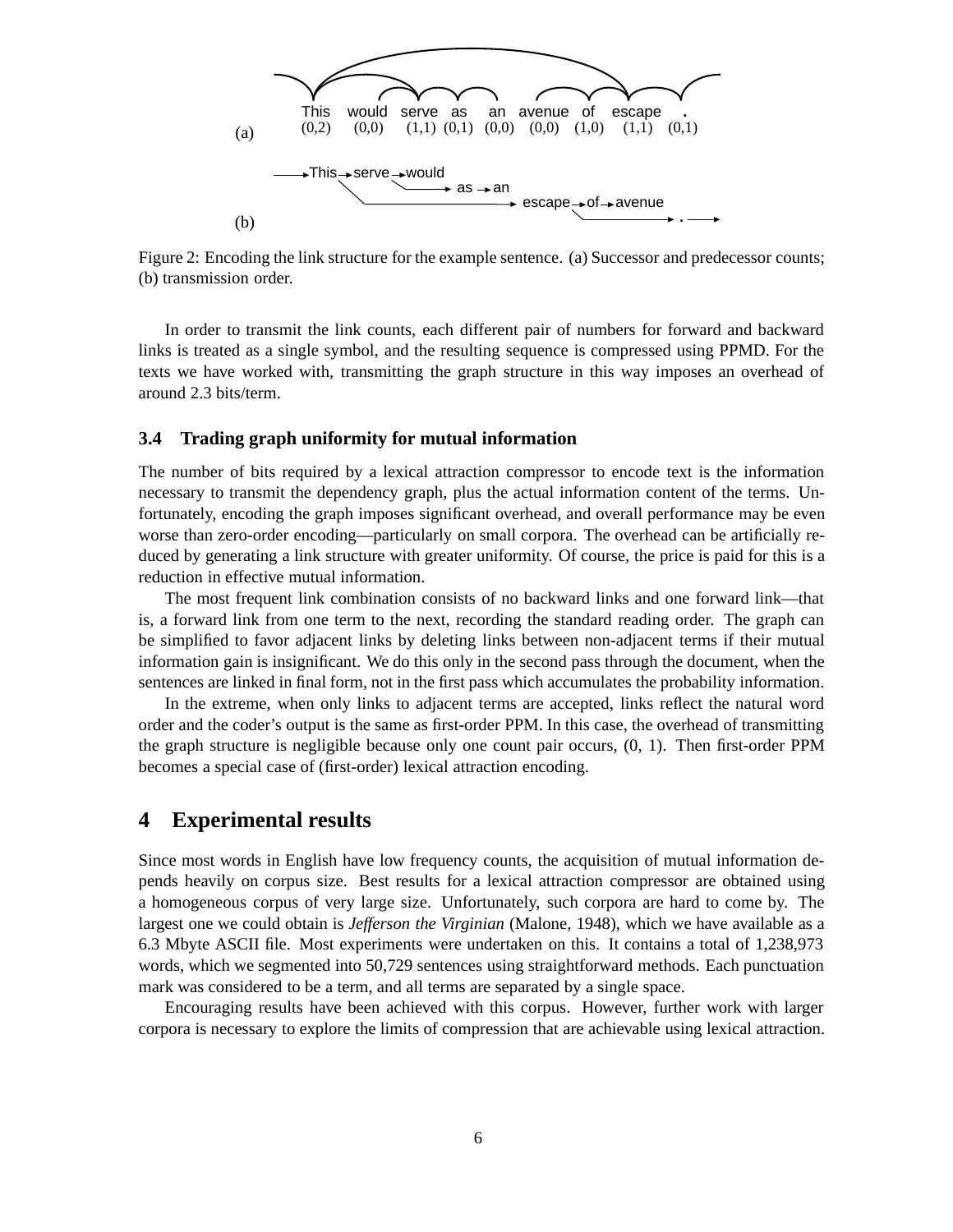

Figure 3: First-order entropy expressed as the percentage saved over a zero-order model

#### **4.1 Acquiring mutual information**

The acquisition of mutual information depends on two factors: the size of the corpus and its composition in terms of homogeneity, vocabulary, and sentence length. We investigate these separately.

#### **4.1.1 Size of corpus**

We begin by examining how the first-order entropy depends on text size, when the entropy is calculated based on the appropriate word in the lexical dependency graph, and when it is calculated based on the preceding word. Figure 1 shows the text size in words along the horizontal axis, for the first  $2^{11}$ ,  $2^{12}$ , etc, words of *Jefferson the Virginian*. The vertical axis expresses the gain in entropy as a percentage of the entropy of a zero-order model of the same text. In the upper line the first-order entropy is calculated based on the appropriate word of the dependency graph; note that this corresponds to the mutual information of the text, except that it is calculated adaptively rather than statically. The lower line uses the preceding word as context, as in ordinary first-order PPM. The horizontal scale is logarithmic: the size of the text doubles at each step.

As expected, the entropy savings are larger for the lexical attraction model than for a plain firstorder one. With a text of  $2^{16}$  words, for example, the ordinary first-order model gains 8% over the zero-order one, while the lexical attraction model gains 17%. After 1.2 million words have been encountered, lexical attraction shows an improvement of 24%, and if the corpus were to grow further even better results would be obtained as more dependency structure is acquired. Of course, the graph will eventually flatten out with a sufficiently large homogeneous corpus—but it would have to be astronomically large.

However, this is not the whole story: these figures omit the overhead of transmitting the graph structure. We will see below that this significantly reduces the overall compression achieved.

#### **4.1.2 Composition of corpus**

In order to further investigate the effect of the size and composition of the corpus, we performed subsidiary experiments on three other bodies of text. One is derived from the Gutenberg project, which is making public-domain English literature available in machine-readable form. This corpus contains a wide variety of very different documents, and we used a subset containing 137 books, or 27 million words, of English prose. The second body of text, Thomas Hardy's *Far from the Madding Crowd*, is small but far more homogeneous than Gutenberg. Finally we used a corpus of children's language consisting of extremely short and simple sentences.

Table 1 shows the size of these corpora, the number of different words they contain, and the zeroorder entropy. The inhomogeneity of the Gutenberg corpus can be seen from its disproportionately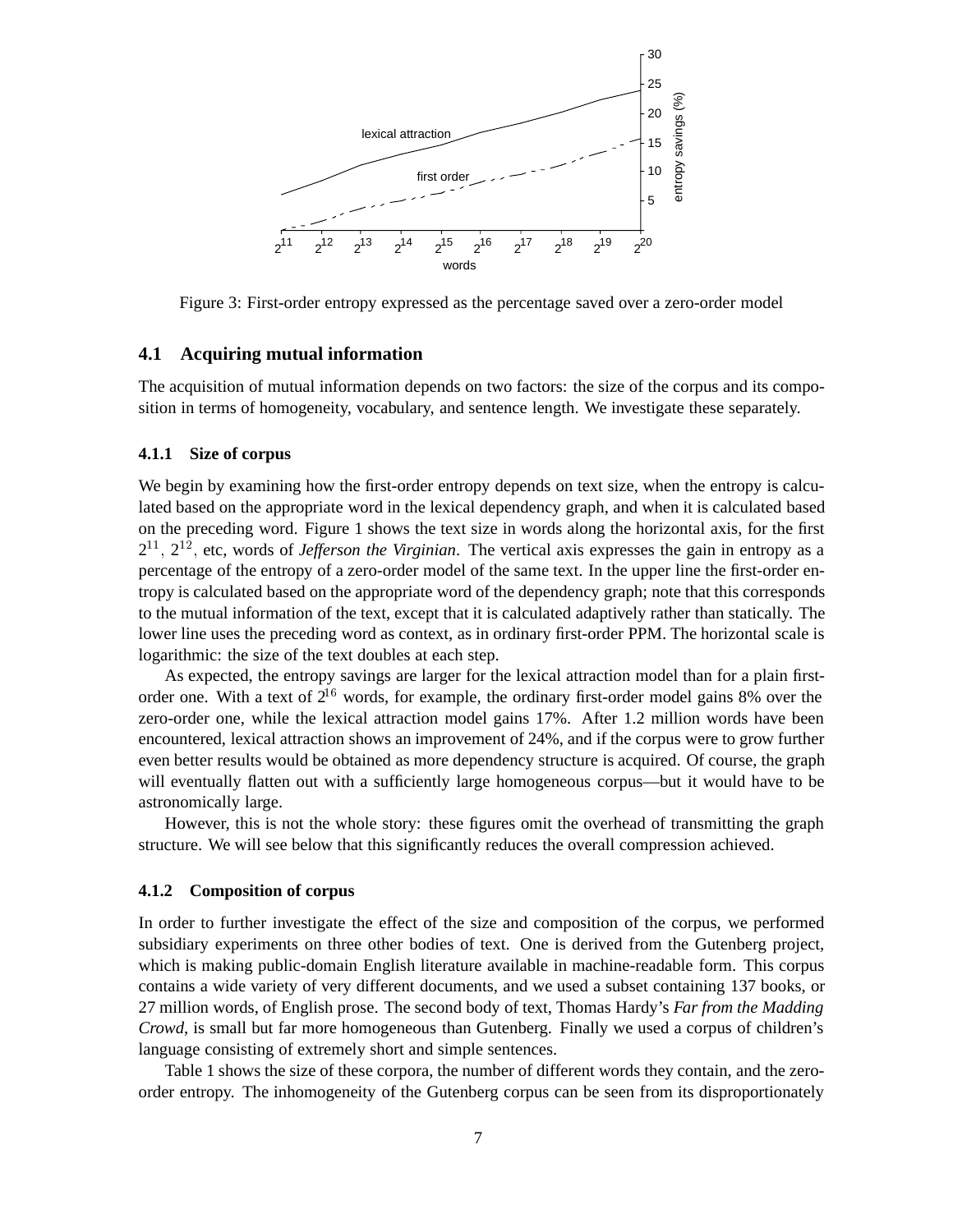| corpus                     | size       | vocabulary | zero-order  | lexical attraction | savings over     |
|----------------------------|------------|------------|-------------|--------------------|------------------|
|                            | (words)    | (words)    | (bits/word) | (bits/word)        | zero-order model |
| Gutenberg (extracts)       | 26,636,000 | 264,000    | 9.97        | 8.15               | 18.2%            |
| Far from the madding crowd | 168,000    | 14,000     | 9.22        | 7.51               | 18.5%            |
| Jefferson the Virginian    | 1,239,000  | 29,000     | 9.47        | 7.24               | 23.6%            |
| Children's language        | 184,000    | 4.700      | 7.87        | 5.84               | 25.8%            |

Table 1: Results of experiments on different corpora

| corpus                     | average<br>sentence length | graph encoding<br>(bits/term) | lexical attraction<br>(bits/term) |
|----------------------------|----------------------------|-------------------------------|-----------------------------------|
|                            |                            |                               |                                   |
| Gutenberg (extracts)       | 15.3                       | 2.38                          | 10.53                             |
| Far from the madding crowd | 13.8                       | 2.31                          | 9.82                              |
| Jefferson the Virginian    | 24.4                       | 2.35                          | 9.59                              |
| Children's language        | 62                         | 1.61                          | 7.45                              |

Table 2: Information required to encode the dependency graph

large vocabulary, although this does not result in a significantly increased zero-order entropy. *Far from the madding crowd* is both much smaller, and more homogeneous. The children's language corpus exhibits a tiny vocabulary and a correspondingly low zero-order entropy.

The last two columns of Table 1 give the results of our experiments on these corpora, in terms of the first-order entropy of the lexical attraction model, and the percentage savings it yields over the zero-order entropy. *Far from the madding crowd* gives the same percentage savings as Gutenberg, despite being a tiny fraction of the size. Clearly quality—homogeneity—makes up for quantity, and the savings are about the same as Figure 1 shows for a similarly-sized extract from *Jefferson the Virginian*. The third row illustrates how better linkage structures are discovered as the text grows, while the result for children's language demonstrates that comparable savings can be achieved from a far smaller corpus if the linguistic structure is simple enough.

### **4.2 Encoding the graph**

We now turn to the information content of the dependency graph. For a naive enumerative encoding, this depends heavily on the average sentence length. However, our coding method (described above, using third-order PPMD) greatly reduces this effect. Table 2 shows the results, which range from 2.38 bits/term for the Gutenberg corpus to 1.61 bits/term for the children's language corpus. The per-term entropy of the graph is reasonably independent of the size of the document and its vocabulary—although it will be lower if the document is too small to establish a complex dependency structure. Table 2 also shows the total entropy per term, taking into account both the encoding of the dependency graph and the first-order entropy based on its predictions.

#### **4.3 Results of lexical attraction encoding**

Next we look at how overall compression for the lexical attraction method depends on text size, and compare it with zero- and first-order coders. Figure 4 plots the compression rate for these three methods against text size for *Jefferson the Virginian*, along with (at the bottom) the rate for lexical attraction without taking the graph structure into account. Because of the overhead of transmitting the dependency graph, lexical attraction gives worse compression than a zero-order model right up to texts of a million or so words. At that point it overtakes zero-order modeling. Unfortunately for lexical attraction, it is beaten hands down by first-order compression up to a million words—although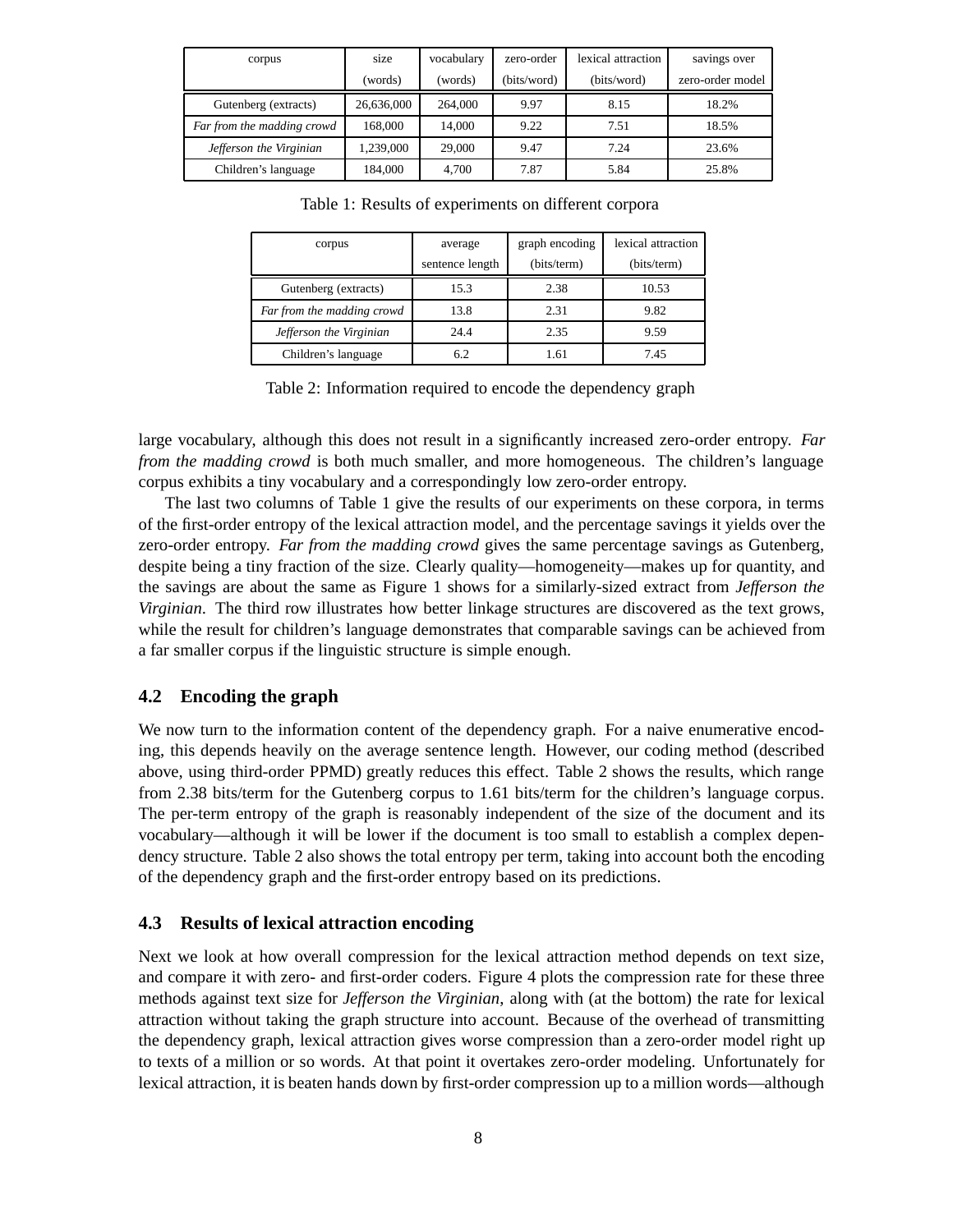

Figure 4: Compression by lexical attraction , compared with zero- and first-order coding



Figure 5: The effect on compression of penalizing non-adjacent links

a generous eye can discern a more favorable trend for larger text sizes.

#### **4.4 Simplifying the graph**

Results for lexical attraction can be improved by penalizing links between non-adjacent words as mentioned above. Varying the penalty yields a smooth transition from lexical attraction to a firstorder model, illustrated in Figure 5. If the encoder is prevented from linking non-adjacent words, the gain from mutual information drops, but the number of bits necessary to encode the graph structure decreases too. When only adjacent pairs are linked, the graph can be encoded using no bits at all, but the mutual information is the same as for first-order PPM. Another way of reducing the entropy of the graph is to artificially limit the number of links per word.

# **5 Conclusions**

The best predictors for individual words of text are not necessarily their immediate predecessors. Measuring the lexical attraction between terms is a way of identifying dependency structures that define a low-entropy representation of the text. This paper has investigated this phenomenon and shown how lexical attraction can be applied for the purposes of text compression. Our experimental results are somewhat disappointing, for they show that first-order lexical attraction is out-performed by first-order PPM even on fairly large texts, rendering it useless for most practical purposes. However, it can be extended to subsume PPM, and thereby perform at the same level with an appropriate parameter setting.

The disappointing performance can be traced to the need to encode the dependency graph and